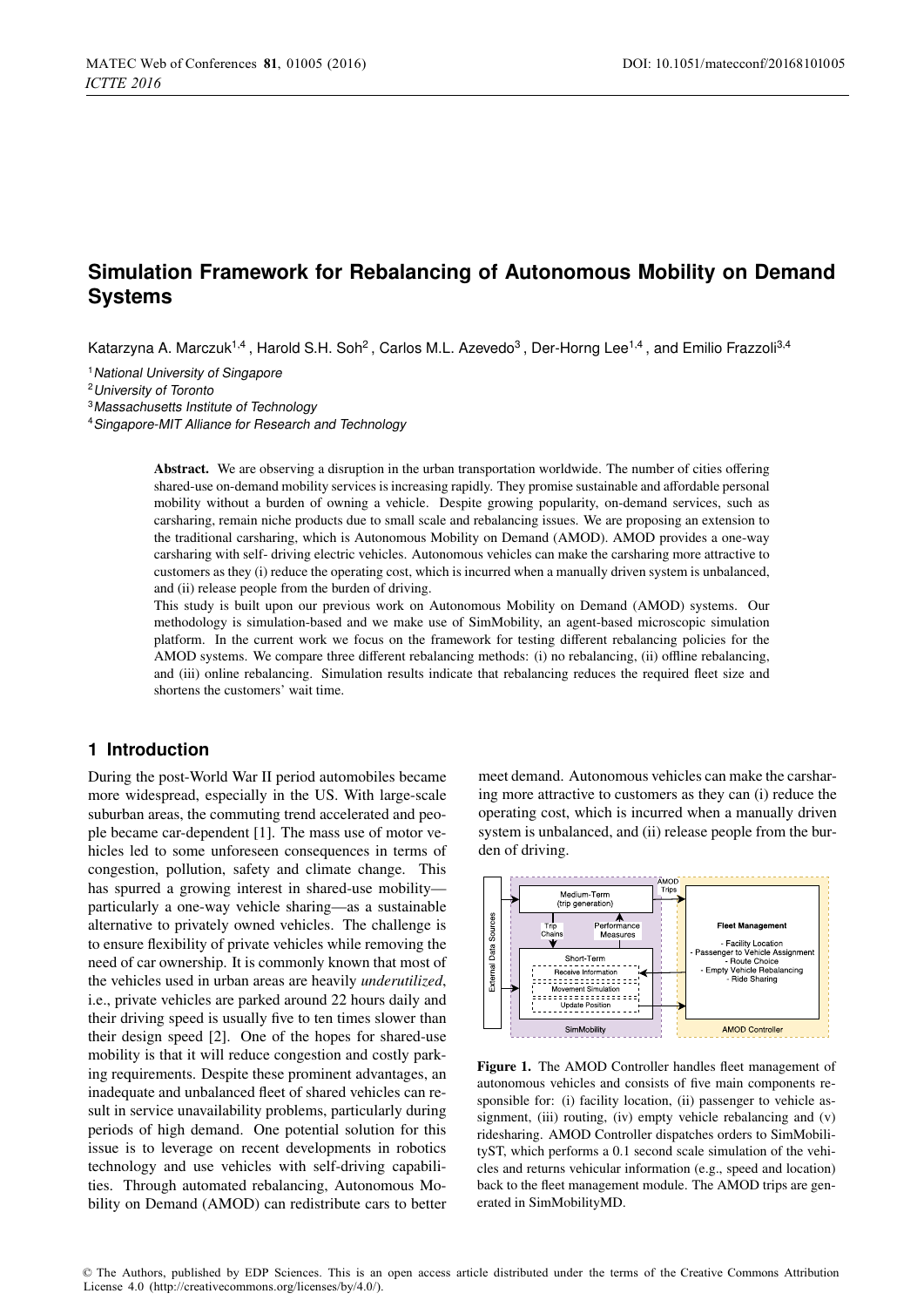A main motivation for the development of AMOD systems is sustainable transportation, yet no standard methodology has been established to accurately and consistently design and evaluate this new service. Existing methods for operating as well as modeling urban transport require extensions to credibly incorporate AMOD systems as benefits analysis requires controlled experiments that compare transportation behavior with and without the new mode. Breakthroughs in real-time management of the entire transportation system can lead to transit models that better optimize resources and improve efficiency.

This work is built upon our work presented in [3, 4] and sets out to highlight importance of rebalancing for autonomous mobility on demand system. In our previous studies, we presented the AMOD Controller, which handles fleet management of autonomous vehicles, specifically facility location, passenger to vehicle assignment, vehicle routing, empty vehicle rebalancing and ridesharing. The AMOD Controller is developed as an extension of SimMobility—an agent-based microscopic simulation platform—to model and evaluate different scenarios of AMOD systems (Fig. 1). In the current work we focus on the framework for evaluating the impact of different rebalancing policies on the performance of the AMOD system. The system performance is measured in terms of the level of service, i.e., the customers' waiting time and travel time (travel time is understood as an indicator of road congestion).

The rest of this paper is structured as follows. Section 2 provides a literature review of fleet management of mobility on demand systems. Section 3 discusses our methodology to test different rebalancing policies. Results are presented in Section 4. Conclusion and future directions are highlighted in Section 5.

## **2 Background and literature review**

Automated mobility on demand systems attempt to provide a one-way carsharing with self-driving electric vehicles. AMOD vehicles hold great promise for mobility on demand systems because they can cooperate with each other and rebalance themselves. Through the system-level coordination, autonomous vehicles can use existing roads more efficiently i.e. by reducing the distance headway to the autonomous vehicle in front or by routing vehicles via not heavily congested roads [5]. To the consumer, AMOD offers an alternative transportation mode to the private vehicles. AMOD vehicles are demand-responsive, which means that they do not operate on a regular schedule like buses or trains, but rather only run when there is a request for the service. This allows for a long- term environmental sustainability and potential cost savings for customers, while relieving people from the burden of driving. Autonomy could also potentially increase safety as the road accidents are mainly caused by the human errors.

The system of autonomous shared vehicles combines benefits of both, standard carsharing systems and taxis. In general, carsharing system might be seen as not as attractive as taxis because the customers might not be able to

find a free vehicle close to their position. On the contrary, taxi can pick them up from any location, but with the cost of hiring people to drive the vehicles. AMOD reduces the need of hiring drivers while ensuring vehicles' availability not only within a walking distance to parking lots. Despite these advantages, an unbalanced and inappropriately sized fleet of AMOD vehicles can result in service unavailability problems, particularly during periods of high demand. To address these problems, a few directions in the literature have been established.

To estimate the minimum required fleet size of shareduse vehicles, many researchers have focused on rebalancing strategies for both station-based and free-floating carsharing system [6–8]. Some studies attempt to estimate the fleet size of autonomous shared-use vehicles [3–5, 9–11].

[9] shows a theoretical solution to fleet sizing by introducing rebalancing assignments that minimize the number of empty vehicles traveling in the network and the number of rebalancing drivers needed, while ensuring stability. The introduced rebalancing policy (based on a fluid model) was tested in a simulation framework developed in Matlab. Following on this work, [5] discusses a thought experiment of replacing all vehicles in Singapore with a fleet of autonomous and on demand cars to serve for the personal mobility of the entire population. The authors investigate the potential benefits of the AMOD system. Their work shows that the AMOD system requires a number of robotic vehicles equal about 1/3 of the current number of passenger vehicles in Singapore. [11] proposes a queuing-theoretical model for autonomous mobility on demand systems, which minimizes the number of rebalancing vehicles by solving a linear program. The model is applied to the New York City. Their case study shows that the current taxi demand in Manhattan can be met with about 60% of the size of the current taxi fleet.

[12] presents algorithms for dynamic vehicle routing (DVR) for autonomous transportation-on-demand. In each specific DVR scenario the author adopts the methods from queuing theory, combinatorial optimization, and stochastic geometry for the automatic planning of optimal multivehicle routes to provide service to demands. Similarly, [13] and [14] consider routing of shared-use autonomous vehicles. The authors design a routing policy that minimizes the average steady-state time delay between the generation of an origin-destination pair and the time the trip is completed. [2] reviews modeling, control and evaluation of AMOD systems presented in [5, 11–14].

An overview of the modeling, control and evaluation of AMOD systems is presented in [2]. The review is built upon work discussed in [5, 11–14].

 $[3, 4]$  is published in continuance of  $[2, 5, 9, 11]$ . These two studies make use of SimMobility, a microscopic simulation tool, which allows mode choice and congestion to be taken into account while performing evaluation of the AMOD system. One of their findings for a specific policy indicates that introducing the AMOD impacts the mode choice of commuters as some of them switch to the new service. The authors also show that the rebalancing has a positive effect on system performance (when com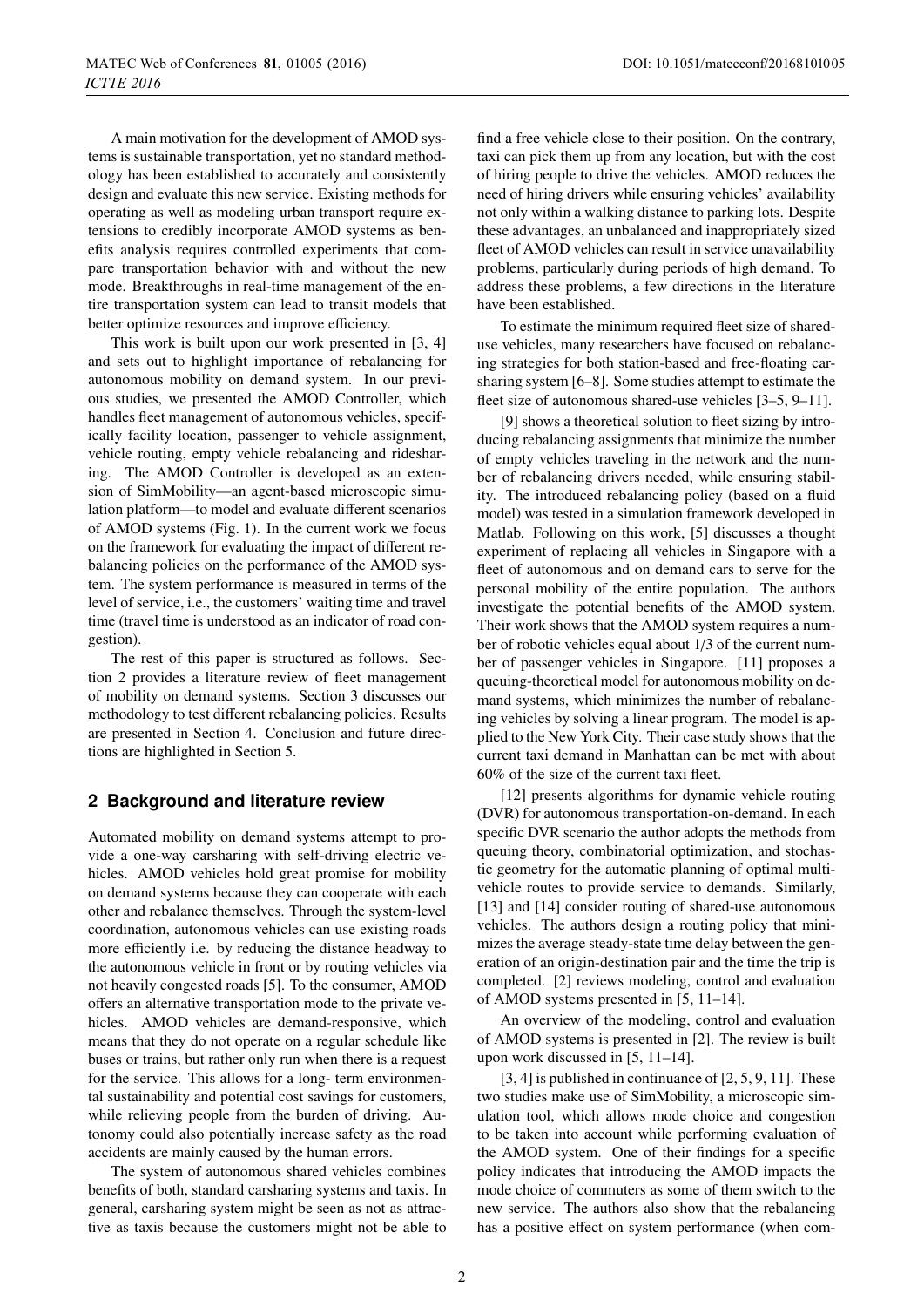pared to the system without rebalancing model), however, the empty vehicle trips increased vehicle miles traveled (VMT) and road congestion. In this paper we extend the work on rebalancing by introducing the model which directly estimates the fleet size of AMOD system.

## **3 Methodology**

This work is built upon the studies presented in [3, 4]. A long-term goal of our analysis is to establish a complete and comprehensive research that compares transportation efficiency with and without autonomous mobility system. The research seeks to answer the following questions: (i) What fleet sizes and vehicles distribution are necessary to serve a given demand? (ii) What vehicles assignment and route choice policies are likely to improve system performance? (iii) How to perform rebalancing of the vehicles? (iv) How the ride-sharing should be incorporated into the system?

To better capture the behavior and dynamics of travel patterns, we use a multi-agent modeling approach in a microscopic simulation framework (Fig. 1). We extended SimMobility with a dedicated controller for managing autonomous vehicles. As shown in Figure 1, SimMobility is made up of three pillars: (i) the Short-Term (ST) simulator, which simulates movement of agents at a microscopic granularity, (ii) the Mid-Term (MT) simulator, which simulates agents' behavior in terms of their activities and travel patterns, and (iii) the Long-Term (LT) simulator, which captures land use and economic activity on a year-to-year scale. SimMobility's framework is fully modular in a way that each level can run independently and only interact with the other level when necessary. Every agent exists and at all levels and in this way agent's behavior and characteristics are consistent across the three pillars. More details on SimMobility can be found in [15].

As presented in our previous papers, the fleet management problem is divided into five sub-problems: (i) facility location, which attempts to find the best locations of the stations to park and recharge the vehicles, (ii) passenger to vehicle assignment, which is to find the best vehicle for each customer, (iii) routing, which aims to find an optimal assignment of a vehicle to the route between the origin and destination, (iv) empty vehicles rebalancing, which is to redistribute vehicles to better meet the demand, and (v) ride-sharing, which attempts to match more than one passenger to one vehicle.

The current work sets out to highlight the importance of rebalancing for autonomous mobility on demand system. In our methodology we distinguish three rebalancing methods: (i) no rebalancing, (ii) offline, and (iii) online rebalancing. In (i) vehicles are only moved when assigned to customers and parked at the destination of the trip. This is our baseline scenario for the analysis. (ii) is run based on the historical data and the rebalancing counts are decided before starting the simulation, while (iii) is run during the simulation time and the rebalancing counts are optimized based on the predicted requests at the time of invoking the rebalancing function. From the perspective of system manager, the offline model solves problem of strategic planning and long-term operation, specifically what is the number of vehicles needed and how to distribute them between stations. The online model solves for the short-term operating decisions, specificalljmy how to move vehicles based on the current situation on the network. This study aims to analyze and compare the three models.

#### **3.1 Offline rebalancing**

The offline rebalancing model developed in this study extends the linear program introduced in [9]. The objective of our model is to find the minimum number of vehicles at each station at the beginning of the day (Fig. 2). As proven in [9] this is equivalent to minimizing the rebalancing effort. This policy requires a priori knowledge of the demand  $d_{ij}(t)$ . We assume that this knowledge is available through the historical data and we obtained it from the simulation in SimMobility MT.

The model is formulated as follows. Let  $N_i(t)$  and  $d_i^w(t)$ be the number of vehicles owned by station *i* at time *t* and anticipated number of customers waiting at station *i* at time *t* such that  $d_i^w(t) = \sum_j [d_{ij}(t) - d_{ji}(t - \tau_{ji})]$ . Two decision variables are the number of empty (rebalancing) vehicles to send from station *i* to station *j* at each rebalancing period,  $r_{ij}(t)$ , and the number of vehicles idling at station *i* at time *t*,  $v_i(t)$ . Note, that  $N_i(t)$  is the sum of vehicles departed for *i* plus vehicles idling at *i*. Therefore, at any time  $t, N_i(t) = v_i(t) + \sum_j \left[ d_{ji}(t-\tau_{ji}) - d_{ij}(t) \right] + \sum_j \left[ r_{ji}(t-\tau_{ji}) - r_{ij}(t) \right]$ for all *i,t*. The number of vehicles departed for station *i*, but not available for assignment yet, is *depi*(*t*). Then, the total number of vehicles  $N = \sum_i N_i(t) + \sum_i dep_i(t)$ ; *N* is constant over time. We define  $v_i^{reb}(t) = \sum_j [r_{ji}(t - \tau_{ji})$  $r_{ij}(t)$  and assume that the travel time from station *i* to station  $\hat{j}$  is known and given as  $\tau_{ij}$ ;  $\tau_{ij}$  is constant over time for any *i* and *j*,  $i \neq j$ . Length of the rebalancing interval is  $\Delta t$ ;  $\tau_{ij}$  is aggregated based on  $\Delta t$ .

The objective of this problem is to minimize the number of rebalancing trips at all times *t*.

$$
\begin{aligned}\n\min \quad & \sum_{i} r_{ij}(t) \\
\text{s.t.} \quad & N(t) = N(t - \Delta t) \quad \forall t \\
& v_i(t) + v_i^{reb}(t) \ge d_i^w(t) \quad \forall i, t \\
& v_i(t + \Delta t) = v_i(t) + v_i^{reb}(t) - d_i^w(t) \quad \forall i, t \\
& v_i(t = 0) = v_i(t = T_p) \quad \forall i \\
& r_{ij}(t = 0) = r_{ij}(t = T_p) \quad \forall i, j \\
& \text{(a) } (0, t) = 0 \quad \forall i, j\n\end{aligned}
$$

*r*<sub>*i*</sub><sub>*j*</sub>(*t*), *v*<sub>*i*</sub>(*t*) ≥ 0  $\forall i, j, t$ The first constraint is set to ensure that the number of vehicles in the system is constant over time. The second

constraint tells us that the number of available vehicles at station *i* has to be sufficient to serve the demand. The third constraint describes a flow conservation at each node. The fourth and fifth are the periodicity constraints. The sixth are the non-negativity constraints.

The model solves for the number of vehicles required to service given booking requests and the rebalancing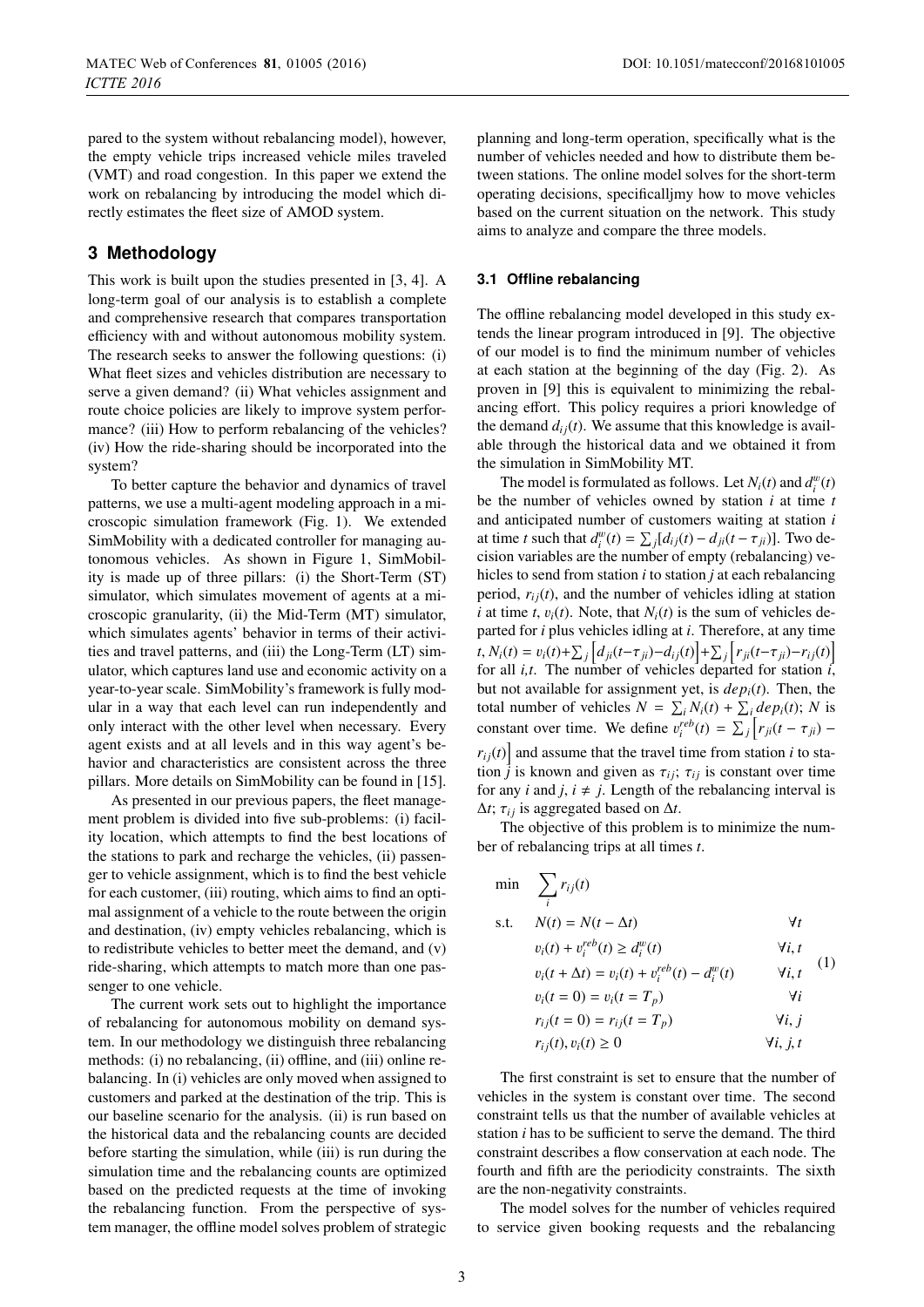

Figure 2. A simple example of an unbalanced AMOD system, i.e., we can observe that the top right station is heavily underserved, while there are vehicles available at the bottom right station. The rebalancing aims to align the demand with the supply.

counts between different intervals. The number of vehicles at the beginning of the simulation and the rebalancing counts resulted from the model were fed to the simulator and later compared against the solutions of the online model.

#### **3.2 Online rebalancing**

The online model used in this study is based on the fluid model first introduced in [5, 9]. The model repeatedly solves the optimization formulated in [4] and it finds the rebalancing counts to match the anticipated demand at all stations.

In the online model, the number of excess demand at station  $i$ ,  $\hat{d}_i$ , is the number of customers that cannot be served using only the vehicles available at station *i*, i.e.,  $\hat{d}_i = v_i - d_i$ . A negative  $\hat{d}_i$  indicates that there are vehicles available to send. We assume that the cost of sending one vehicle from station *i* to station *j* is equivalent to the travel time between the  $i$  and  $j$  and given as  $c_{ij}$ , which is constantly being updated by SimMobility (travel time is time-varying). Our decision variable  $r_{ij}$  is the number of empty (rebalancing) vehicles to send from station *i* to station *j*. Note, that for simplification, *t* is omitted in this formulation (the model can be understood as a time invariant model). The objective function minimizes the rebalancing effort.

$$
\min \sum_{ij} c_{ij} r_{ij}
$$
\n
$$
\text{s.t.} \quad \sum_{j} (r_{ji} - r_{ij}) \geq \hat{d}_i \qquad \forall i, j
$$
\n
$$
\sum_{j} r_{ij} \leq v_i \qquad \forall i
$$
\n
$$
r_{ij} \geq 0 \qquad \forall i, j
$$
\n
$$
(2)
$$

The first constraint ensures that the number of rebalancing counts is greater or equal to the excess demand. The second constraint prevents us from sending more vehicles than we have available in at station *i*. The third constraint is the non-negativity constraint.

The online model is implemented such that the AMOD controller executes it at every time  $t = n\Delta t$ , where *n* is the number of intervals and  $\Delta t$  is the length of the interval, i.e., in this study we focus on online rebalancing every one hour, which is explained in Section 4.1.

## **4 Results**

In this section we study the relation between the rebalancing models, number of vehicles in the simulation and customers' waiting times (Fig. 3). The waiting time is defined as the time difference between the trip request time and the pick-up time.

#### **4.1 Simulation setup**

To evaluate performance of the three rebalancing policies, we use a 56*km*<sup>2</sup> network of the Central Business District in Singapore. The network consists on 1229 nodes, 14948 lanes and 313 traffic signals.

The demand generation process for AMOD is based on integration of SimMobility MT with SimMobility ST. The simulated population in SimMobility MT was estimated based on the Household Interview Travel Survey for 2012 (for more details please refer to [4]). Given the output from SimMobility MT, we replaced all transport modes except of the Mass Rapid Transit (subway) and public buses with the AMOD service. If only a part of the trip was inside CBD, then we cut the trip and simulated it from or to the border of the network. We run the simulation for the period of 3am-12pm. The total number of AMOD trips for this period was 363,859. Customers do not drop the booking requests and leave the system only when they finish their trips.

Locations of the stations are optimized based on the maximum coverage model (detailed description in [4]). In this study, we assumed that the coverage radius of a station is 1000 meters, which is equivalent to 2-3 minute ride at the average speed of 30 km/h (based on the Land Transport Authority's data, the average speed for arterial roads during peak hours in Singapore is 28.9 km/h [16]). Solution of the model is 34 stations within the analyzed zone. In the online model, we initialized stations with equal number of vehicles across the stations. We simulated fleet sizes of 10,000 to 40,000 vehicles. In the offline version the stations were initialized with the number of vehicles based on the optimization output (to recall, the offline model gives a unique solution for the fleet size, vehicle distribution between the stations and the number of rebalancing trips, while the online model is solved during the simulation for the rebalancing counts).

Both models are sensitive to the rebalancing interval. Therefore, the interval for the offline model is 15 minutes, while for the online model is 1 hour. The reason of this difference is the following: too long interval in the offline model results in overestimation of the fleet size (as the travel time is discretized based on the interval size); too short interval in the online model results in rebalancing during the peak period (especially if there is a booking queue).

All simulations were run in SimMobility ST, which simulates the individual decisions and the transportation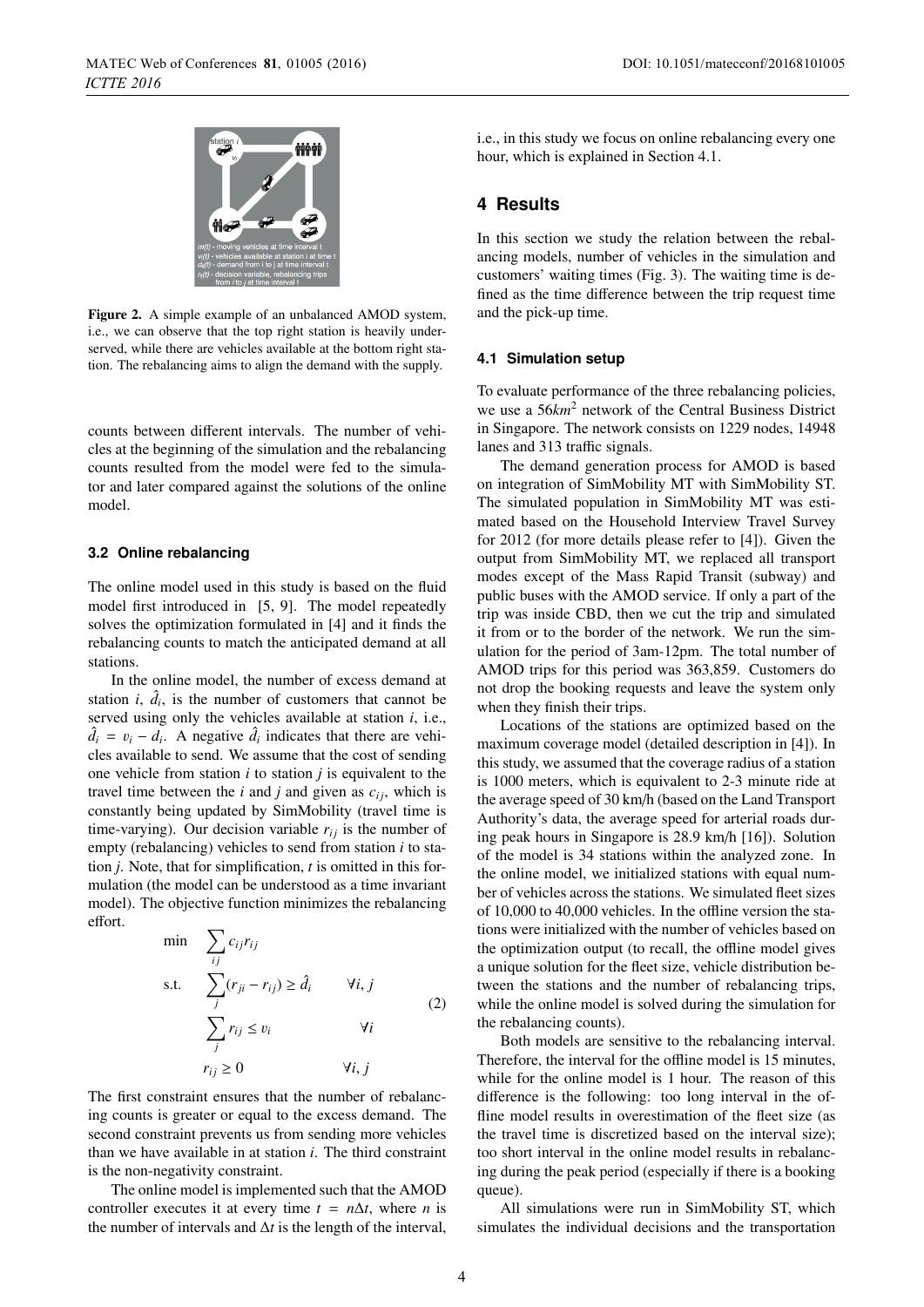

Figure 3. The performance of the three different rebalancing policies expressed in terms of the waiting time across different fleet sizes. The no-rebalancing policy (the blue line) performs quite poorly compared to the online and offline rebalancing methods. Both rebalancing methods help in reducing the fleet size, i.e., we need 35,000 vehicles without rebalancing for the average waiting time to be below 10 minutes and only 25,000 if we perform rebalancing. This finding translates to significant savings in the number of required parking lots.

network at the sub-second level (microscopic level). Our AMOD Controller is an integrated, but detachable, component that imbues SimMobilityST with the capability to simulate an AMOD system (Figure 1).

#### **4.2 Policy comparison**

Figure 3 summarizes the performance of the three rebalancing methods introduced in Section 3. It shows the average customer waiting time (with upper and lower quartiles) for different rebalancing policies as a function of the fleet size. We observe a decrease in waiting time with the increase in the fleet size. The trend lines for the no rebalancing model (the blue line) and the online rebalancing model (the red line) are nonlinear. The no rebalancing policy performs quite poorly in terms of the waiting time. Given the level of service we want to achieve, it requires the biggest fleet size for the AMOD operation, e.g., performance curve for the online model indicates that for the fleet size of 25,000 vehicles and more the average waiting time falls below 10 minutes. If we do not perform rebalancing we need as many as 35,000 vehicles, which translates to 28% increase in the required fleet size. Our finding that rebalancing reduces the fleet size is consistent with [2, 4, 5, 11].

The offline model (the grey cross) optimizes the fleet size and rebalancing effort by providing 24,216 vehicles. For this fleet size the average waiting time is 11.62 minutes, which is almost 2 minutes longer than for a similar fleet size under online rebalancing model. With the fleet size of 24,216 (offline model) and 25,000 (online model) we could serve 93% and 89% of the trips, respectively. Note that not all the generated trips were served because a proportion of the passengers had not yet arrived by the end of the simulation.

The differences in the results can be explained as follows: (i) Time-invariant travel time in the offline model results in underestimation of the fleet size. The online model performs assignment and rebalancing based on the current travel time on the network (taken from Simmobility), while the offline model does it based on the average traveltime, which does not account for congestion. (ii) In the offline model all booking requests are served immediately causing overestimation of the fleet. In the online model the customers are waiting for service a queue. The queue is always taken into account during rebalancing. (iii) The simulation of the offline model accounts for the optimized initial vehicle distribution, while in the online model vehicles are distributed evenly across the stations.

## **5 Conclusion and future work**

The work described in this paper has been concerned with the development of algorithms for rebalancing of mobility on demand systems in Singapore. Three rebalancing models were proposed: (i) no rebalancing, (ii) offline rebalancing, and (iii) online rebalancing; (i) is our baseline model. In this configuration, vehicles are only moved when assigned to customers and parked at the destination of the trip. The results show that this model requires the biggest fleet size for the average waiting time to fall below 10 minutes. In (ii) and (iii) for the same level of service, we need about 28% and 23% less vehicles, respectively. We observed that the offline model gives a reasonable estimation of the fleet size, however further analysis has to be done to reduce the gap between online and offline model. For the future work we are planning to enrich rebalancing by combining the benefits of both models into one robust rebalancing policy. We have also an interest in incorporating the demand management policies in our AMOD Controller, e.g., dynamic pricing.

### **Acknowledgement**

This research was supported by the National Research Foundation Singapore through the Singapore-MIT Alliance for Research and Technology, Future Urban Mobility IRG research program. We would also like to thank the researchers and developers from SMART for their contributions in the development of SimMobility.

#### **References**

- [1] *Automobile dependency* (2016), accessed: 23-03- 2016, http://www.vtpi.org/tdm/tdm100.htm
- [2] M. Pavone, *Autonomes Fahren* (Springer Berlin Heidelberg, 2015), chap. Autonomous Mobility-on-Demand Systems for Future Urban Mobility, pp. 399–416
- [3] K.A. Marczuk, H.S.H. Soh, C.M.L. Azevedo, M. Adnan, S.D. Pendleton, E. Frazzoli, D.H. Lee, IEEE 7th International Conference on Cybernetics and Intelligent Systems and Robotics, Automation and Mechatronics pp. 167–172 (2015)